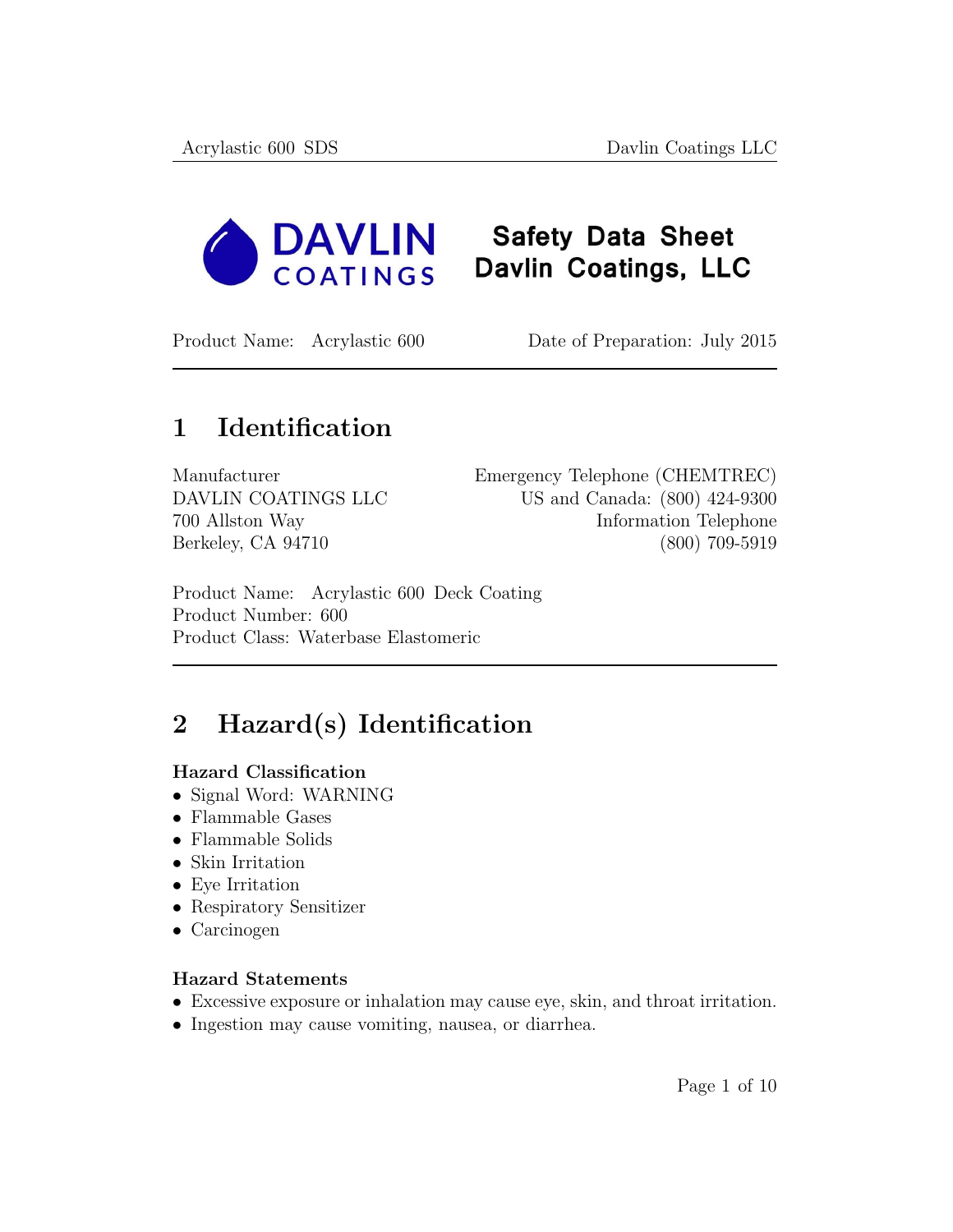- Concentrated vapors may flash if exposed to ignition source.
- Closed containers may explode when exposed to extreme heat.
- Dried material can burn.
- Contains chemical listed by IARC as a Group 1 carcinogen.



#### Precautionary Statements

- Read all safety information before using.
- Do not breathe gas or vapors.
- Provide sufficient ventilation.
- Wear protective gloves, goggles, and clothing.
- If inhaled, move to fresh air.
- If skin irritation occurs, wash with soap and water.
- If eye contact occurs, rinse with water for at least 15 minutes.
- If ingested, contact doctor or poison control.
- If ingested, DO NOT INDUCE VOMITING!
- Do not store above 100◦F.
- Keep from freezing.
- Dispose of in accordance with Federal, State, and local regulations.
- This product contains crystalline silica, which is classified by the IARC as a Group 1 carcinogen.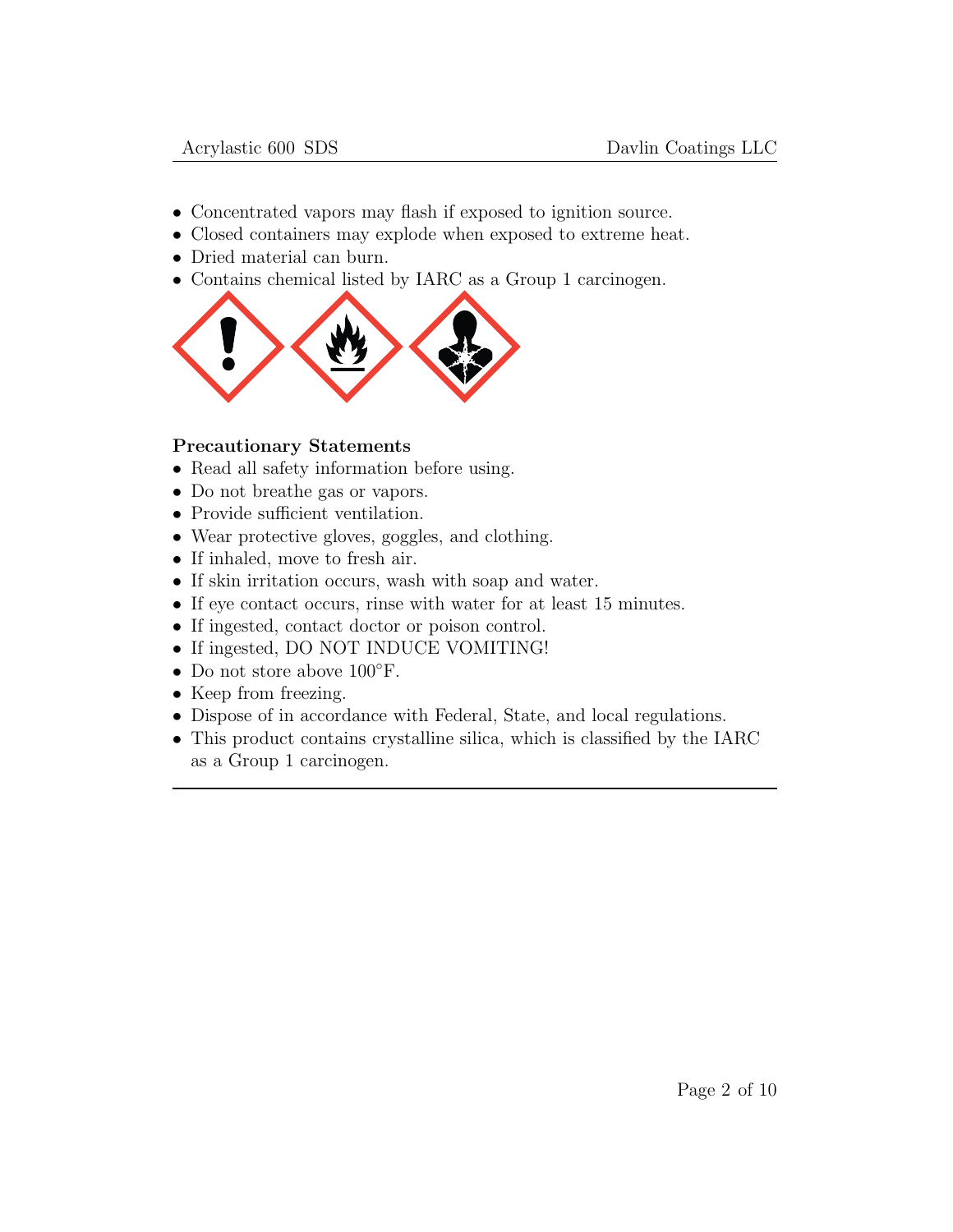| Ingredient                       | CAS Number    | Weight Percent |
|----------------------------------|---------------|----------------|
| Ethylene vinyl acetate           | 24937-78-8 /  | $53 - 55\%$    |
| copolymer emulsion               | 7732-18-5     |                |
| Acrylic emulsion                 | NA            | $8 - 10\%$     |
| Crystalline silica               | 14808-60-7    | $8 - 20\%$     |
| Titanium dioxide                 | 13463-67-7    | $0 - 8\%$      |
| Alkyd resin                      | NA            | $4 - 6\%$      |
| Mica                             | 12001-26-2    | $4 - 6\%$      |
| Water                            | 7732-18-5     | $4 - 6\%$      |
| Propylene glycol                 | $57 - 55 - 6$ | $3 - 5\%$      |
| Isothiazolin derivative solution | NA            | ${<}1\%$       |
| (microbiocide)                   |               |                |
| 3-Iodo-2-propynyl-butyl          | 55406-53-6    | ${<}1\%$       |
| carbamate (fungicide)            |               |                |
| Trade secret                     | NA            | ${<}2\%$       |

## 3 Ingredient and Composition Information

Table includes composition information for all mixtures of Acrylastic 600.

## 4 First Aid Measures

General: In case of accident or if you feel unwell, seek medical advice IM-MEDIATELY. (Show the label where possible.)

Symptoms to note: Irritation of exposed areas (eyes, skin, throat). Chronic overexposure to this material may lead to skin drying and/or rashes. Overexposure to its vapors, as when heated or sprayed, may cause irritation of the nose, throat, and lungs.

Eye contact: In case of contact, flush eyes with large amounts of running water for at least 15 minutes. Hold eyelids apart to ensure rinsing of the entire surface of the eye and lids with water. Get medical attention.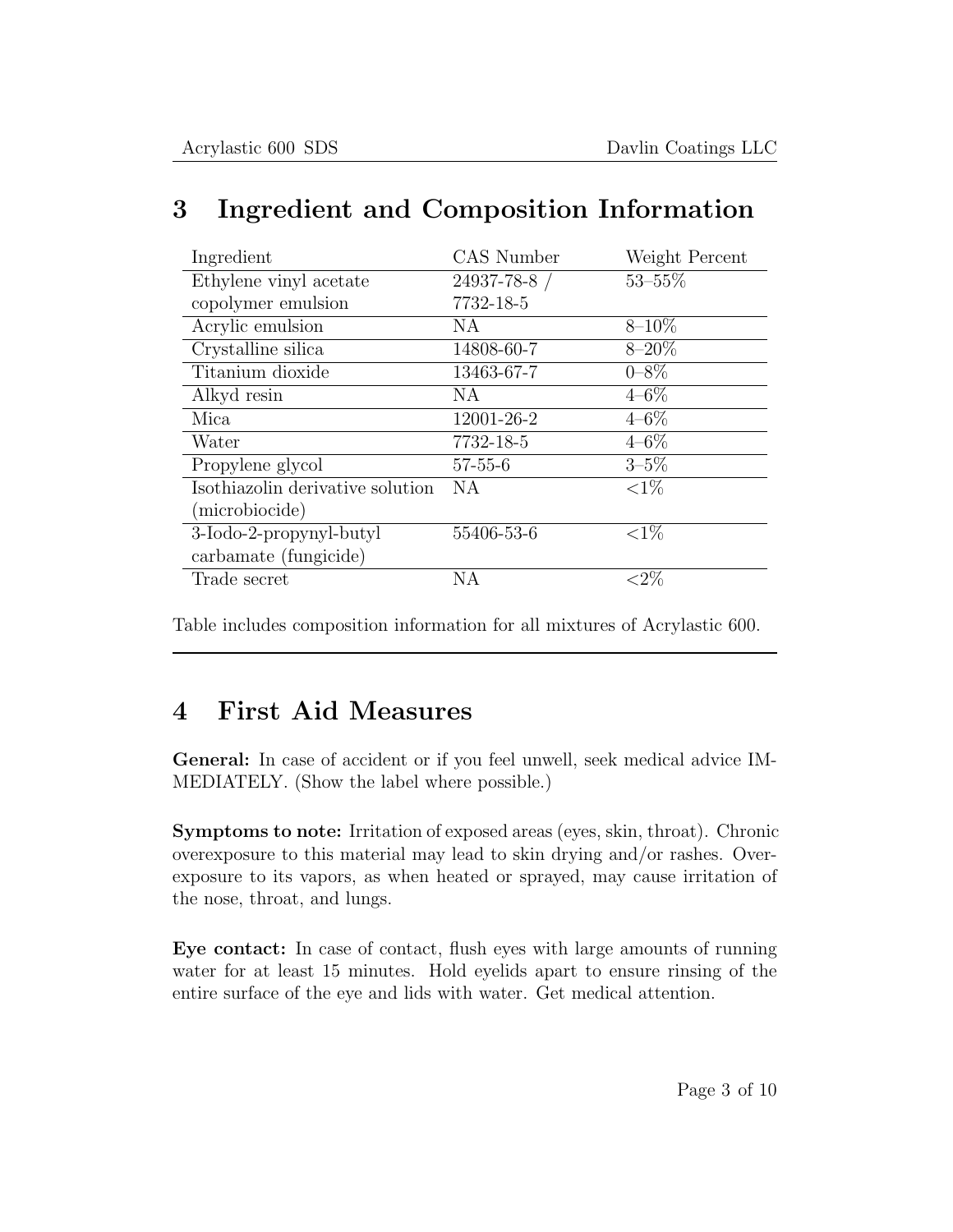Skin contact: Remove as much of the material as possible using mechanical/waterless methods before washing with soap and water. Remove contaminated clothing. Seek medical attention for any burns or irritation resulting from contact with cure by-products.

Inhalation: If inhaled, remove to fresh air and provide oxygen if breathing is difficult. If symptoms persist consult a physician. Give artificial respiration if not breathing. Get medical attention.

Ingestion: If conscious, have the person rinse his mouth with cold water. Do not attempt to induce vomiting (vomiting may occur naturally, but should be avoided if possible). If unconscious, treat for shock. If unconscious and vomiting, turn the person to his side to avoid choking. Never give an unconscious person anything to drink. Notify a physician or the nearest poison control center immediately.

Notes for health providers: Not applicable

## 5 Fire-Fighting Measures

Suitable extinguishing media: Foam, Alcohol Foam, CO2, Dry Chemical

Fire-fighting procedures: As appropriate for surrounding materials/equipment. If electrical equipment is involved, the use of foam should be avoided. Use water spray to cool non-involved containers.

Combustion products: Carbon monoxide, carbon dioxide, nitrogen oxides

Protective equipment: NIOSH approved self-contained breathing apparatus should be worn.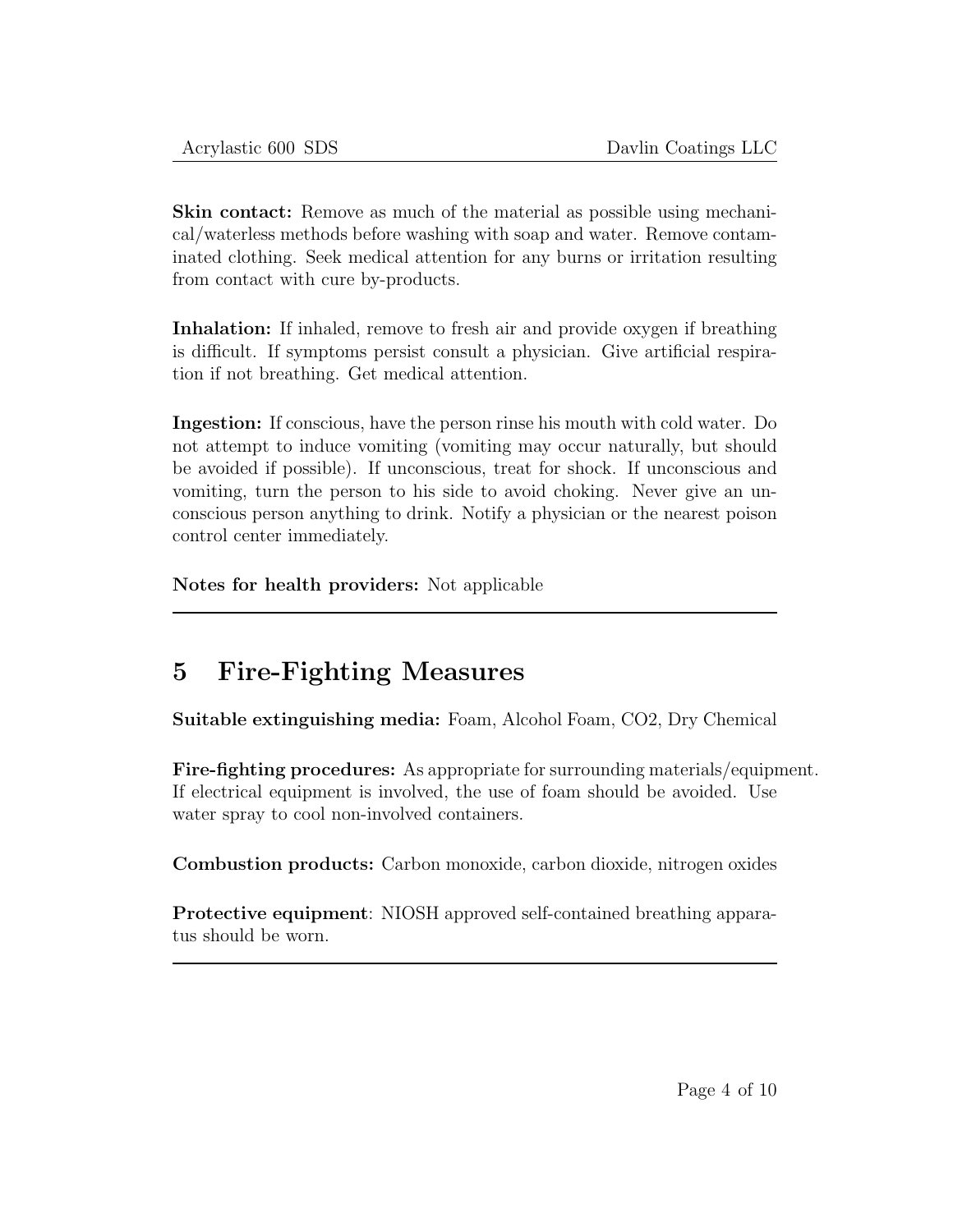#### 6 Accidental Release Measures

When responding to leaks and spills, use personal protective equipment as outlined in Section 8: Exposure Controls and Personal Protection.

Spills, leaks, or releases: Ventilate area. Remove any sources of ignition. Contain spill area with absorbent material such as sawdust, vermiculite or sand. Absorb spill with absorbent materials and place in a closed container. In case of large spill, dike the area to prevent material from entering water systems or sewers. (See section 12: Disposal Considerations)

# 7 Handling and Storage

Handling: Avoid breathing aerosols, spray mists and heated vapors. Avoid prolonged or repeated skin contact. For personal protection measures, see Section 8: Exposure Controls and Personal Protection.

Storage requirements: Keep containers properly sealed when stored indoors, in a cool well-ventilated area. Keep contents away from moisture. Keep away form heat, sparks and open flame. As standard practice, never use welding or cutting torch on or near any container (even empty) as an explosion may occur. Care should be taken to prevent moisture condensation in the container.

Storage Temperature: Avoid storage above 100◦F. Keep from freezing.

## 8 Exposure Controls and Personal Protection

Preventative measures: Conditions of use, adequacy of engineering (or other control measures), and actual exposures will dictate the need for specific protective devices at your workplace.

Work/Hygienic practices: Use good personal hygiene practices. Wash

Page 5 of 10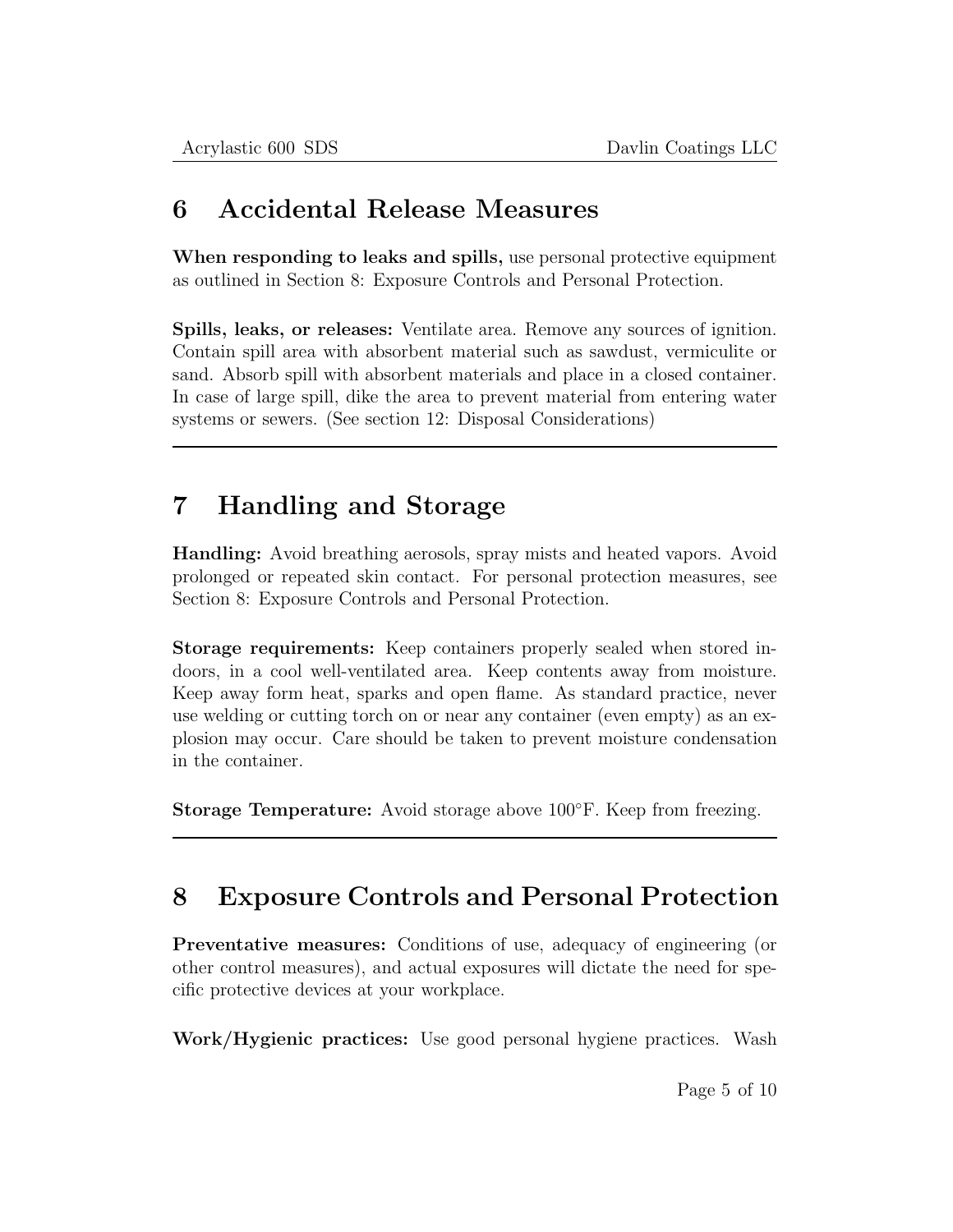hands before eating, drinking, smoking, or using toilet facilities. Promptly remove soiled clothing and wash thoroughly before reuse. Shower after work, using plenty of soap and water. Open containers of food and beverages should be kept away from areas where this product is used or stored. Eating, drinking, smoking and application of cosmetics should be prohibited in areas where this product is being used.

Respiratory protection: Avoid breathing aerosols, spray mists and heated vapors. Wear an appropriate, properly fitted respirator (NIOSH/MSHA approved) during and after application unless air monitoring demonstrates vapor and mist levels are below applicable limits. Follow respirator manufacturer's instructions for respirator use.

Ventilation: Provide sufficient ventilation to control exposure levels below airborne exposure limits.

Protective gloves: Avoid prolonged or repeated skin contact. Wear protective gloves that provide a barrier to prevent skin contact. Consult glove manufacturer to determine appropriate type.

Eye protection: Wear chemical safety glasses or goggles to guard against splashes and mists.

Other protective equipment: Use impermeable aprons and protective clothing to prevent skin contact or extended exposure to skin.

### 9 Physical and chemical properties

Appearance: White viscous liquid Odor: Slight ammonia odor Flammable limits in air by volume: Lower: 2.6% Upper: 12.5% Specific gravity:  $(H20=1)$  1.2 Vapor pressure: Not applicable Odor threshold: Not applicable Vapor density: Lighter than air

Page 6 of 10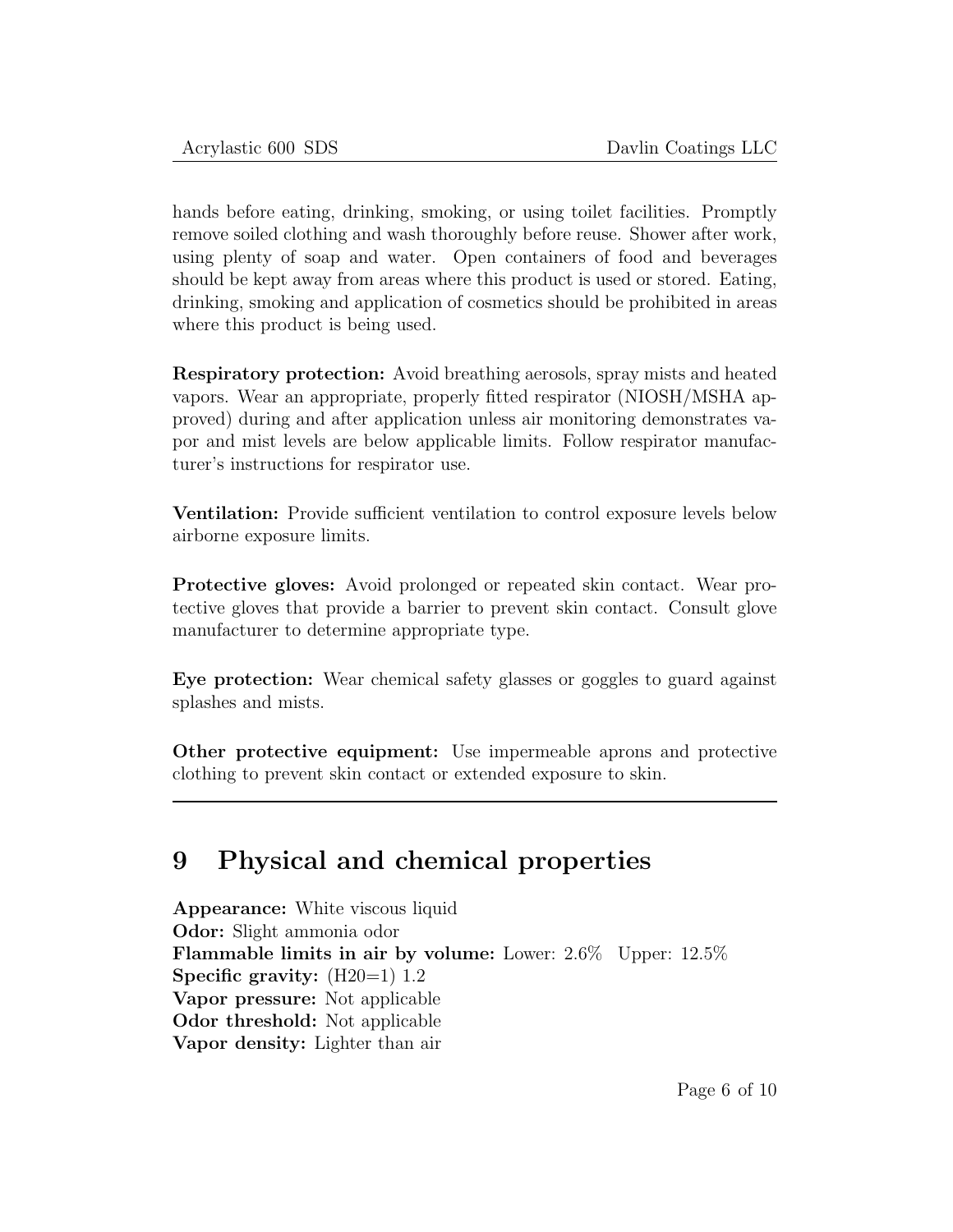pH: 6.5–7.5 Freezing point: 32◦F Solubility in water: Dilutable Initial boiling point and boiling range: 212◦F–471◦F Flash point: 241◦F Evaporation rate: Slower than ether Flammability: Not applicable Auto-ignition temperature: Not applicable Viscosity: 115–120 KU Coating VOC:  $< 0.37$  LB/GAL  $(< 50 \text{ g/L})$ Material VOC:  $< 0.20$  LB/GAL  $(< 25 \text{ g/L})$ Percent volatile by weight: 42% Percent solids by weight: 58%

#### 10 Stability and Reactivity

Stability: Stable

Conditions to avoid: Open flame and other ignition sources

Hazardous decomposition products: Decomposition by fire produces carbon monoxide, oxides of nitrogen and various hydrocarbon fragments.

Incompatible materials: Strong oxidizing agents; concentrated acids

### 11 Toxicological Information

Inhalation health risks and symptoms of exposure: Excessive exposure to vapors or spray mists can cause irritation of eyes, nose, and throat.

Eye contact: This material may cause eye irritation.

Skin contact: This material may cause skin irritation or rash upon repeated

Page 7 of 10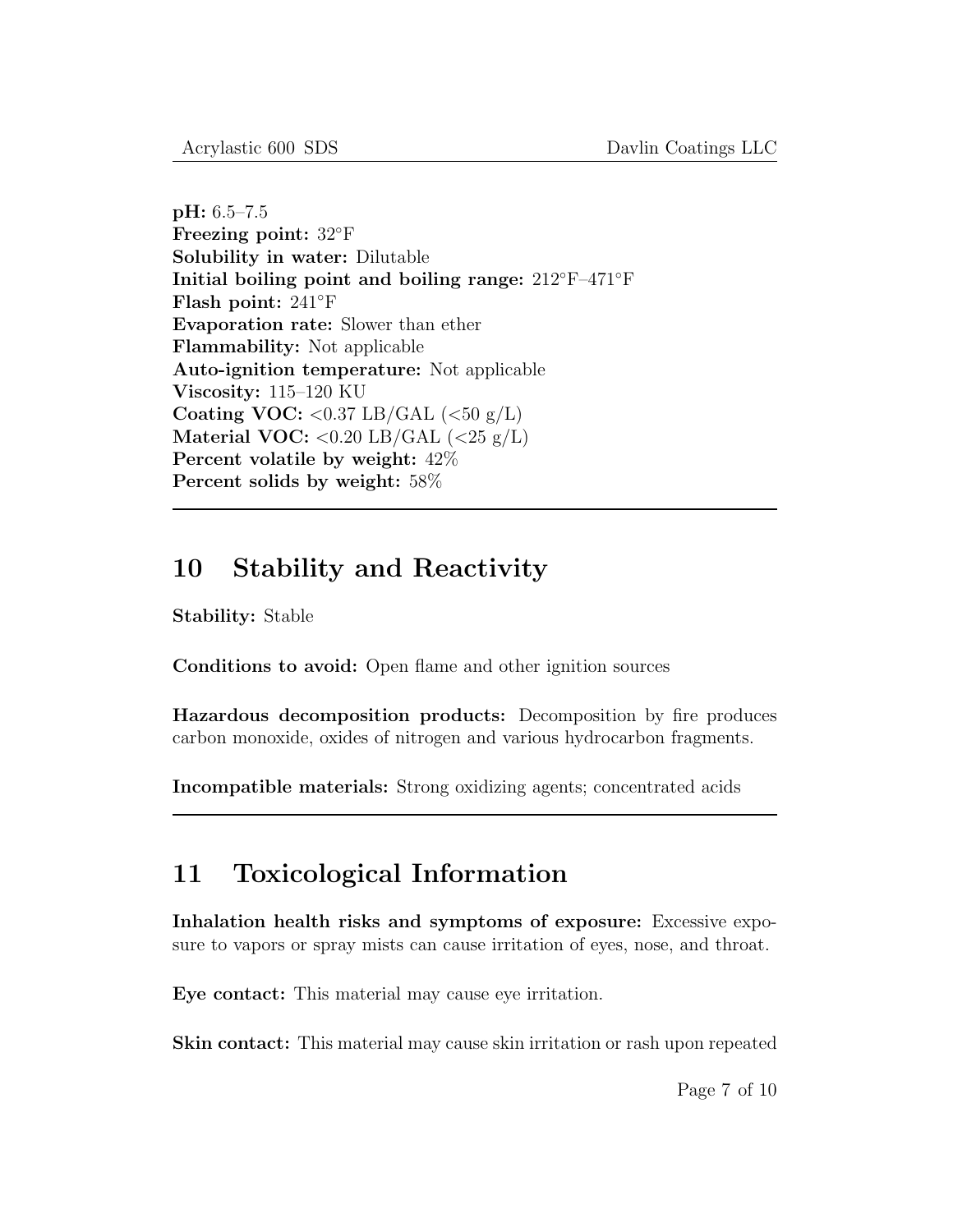or prolonged contact.

Ingestion health risks and symptoms of exposure: This material can cause gastrointestinal irritation, vomiting, nausea, and/or diarrhea.

Health hazards (acute and chronic): Chronic overexposure to this material may lead to skin drying and/or rashes. Overexposure to its vapors, as when heated or sprayed, may cause irritation of the nose, throat, and lungs.

Medical conditions generally aggravated by exposure: Dermatitis, respiratory tract irritation

LD 50: Unknown

National Toxicology Program (NTP): No Listing

IARC Monographs: This product contains crystalline silica, a chemical listed by International Agency for Research on Cancer (IARC) as a Group 1 carcinogen.

### 12 Ecological Information

Ecotoxicological Information: Not applicable Persistence and Degradability: Not applicable Bio-Accumulative Potential: Not applicable Mobility: Not applicable Other Adverse Effects: Not applicable

Warning: Keep out of sewers, drainage areas, and waterways. Report spills and releases, as applicable, in accordance with Federal and State regulations.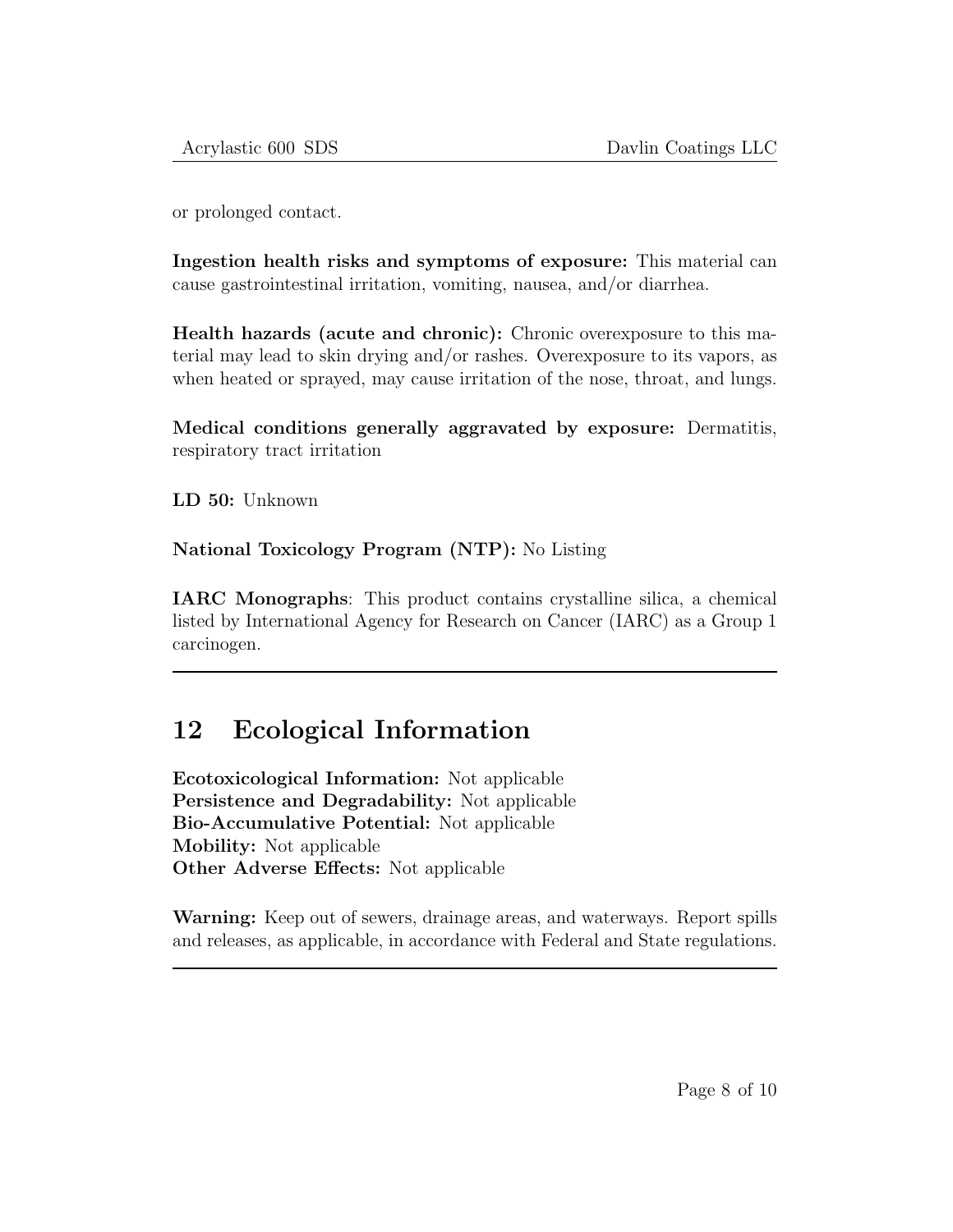### 13 Disposal Considerations

Disposal method: Keep out of drains, sewers, and waterways. Land fill or incinerate according to Federal, State and Local Regulations.

For further information contact your state or local solid waste agency or the United States Environmental Protection Agency's RCRA hotline (1-800- 434-9300 or 202-382-3000).

Chemical waste, even small quantities, should never be poured down drains, sewers or waterways. Empty containers should be decontaminated and either passed to an approved drum recycler or destroyed.

Empty container: Not applicable

#### 14 Transport Information

DOT (Department of Transportation) Information Technical name: Not applicable UN number: Not applicable UN proper shipping name: Not applicable Transport hazard class: Not applicable Packing group: Not applicable Marine pollutant: Not applicable Special precautions: Not applicable

## 15 Regulatory Information

No Further Regulatory Information Available